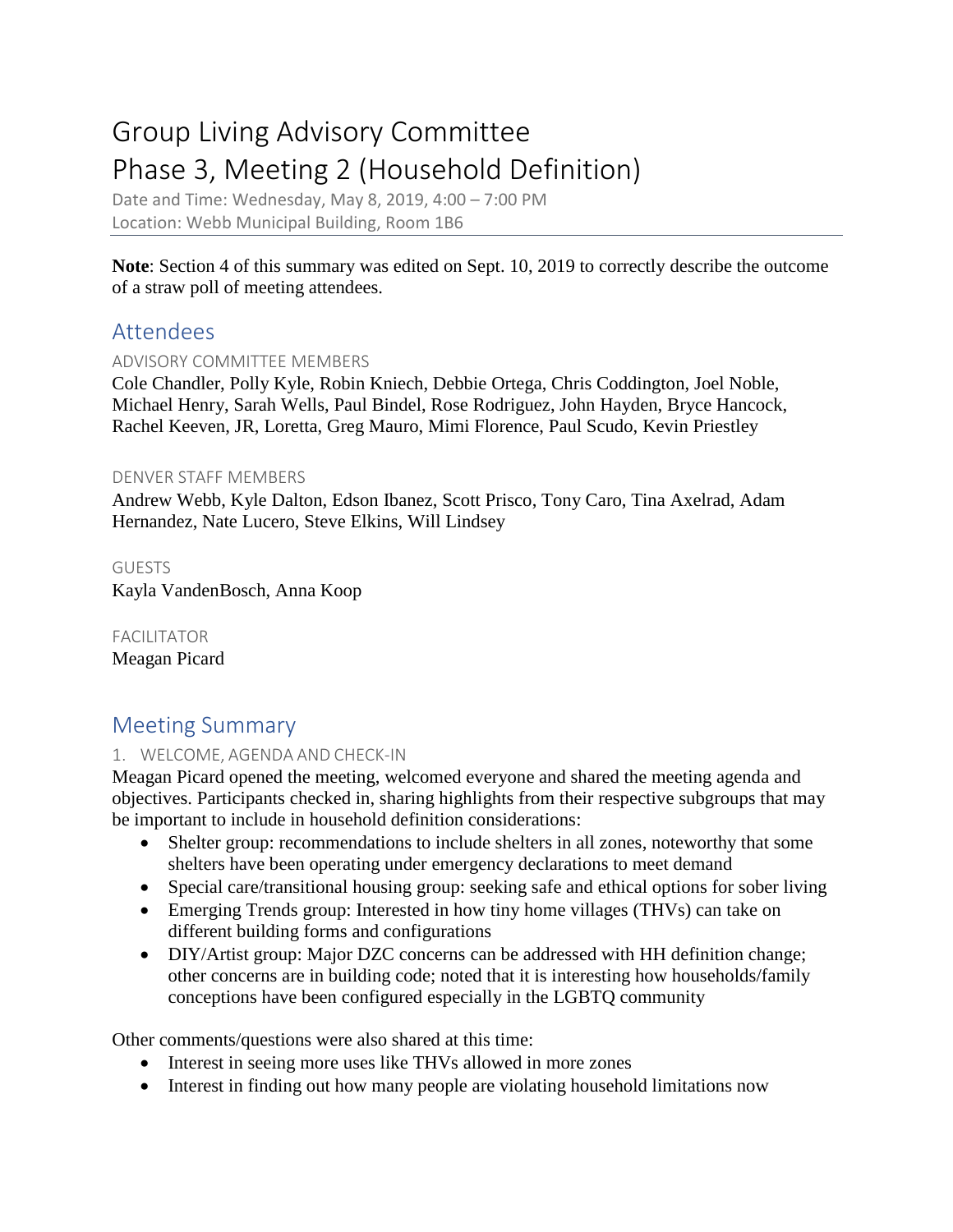- The state is trying to define and regulate sober living, so why does the household definition require so much separate discussion?
- There are trailer parks in the City, but they can't be replaced need to change that regulation to allow for that affordable housing to continue, though noted as not in scope of this project
- Make sure that a new household definition doesn't have unintended consequences

#### 2. PROJECT UPDATES AND SCHEDULE

Andrew Webb updated the group on Council Member Kniech's efforts to make changes to regulations for THVs sooner than this comprehensive update would address them. This will extend the advisory committee's work into Fall 2019.

Council Member Kniech shared her perspective on the urgent need to address THVs and noted that her bill will only address temporary THVs. This committee will continue to work on recommendations for permanent THVs.

#### 3. HOUSEHOLD DEFINITION – ORIENTATION TO COMMITTEE TASKS

Andrew gave a presentation on previous discussions, the committee's tentative recommendation for unlimited number of people – related and/or unrelated – to live together but with direction to find backstops in other laws that may address overcrowding, staff research results, and new issues raised through discussions with Building and Fire staff. A lengthy Q&A session ensued.

Several questions were raised about why a city would define household, to which the answer is that the committee is following up on its tentative recommendation to define a household as any number of related or unrelated people living together, and one person suggested that people will take advantage of unlimited unrelated adults, and we need to be sure a limit exists to prevent that:

- Has the definition of a household fallen apart? Do we even need it?
- Why does the distinction between household and group living need to exist?
- Older adults (55+) can already live together in large groups, if it works for that group why not others?

People also talked about the value for communities in opening up opportunities for more people to live together:

- Benefits community when large groups of people are allowed to live together and integrate into neighborhoods
- Catholic Worker house has been beneficial to community but has a lot to do with scale of the facility; when a facility gets too big the benefit is lost.

Other questions were raised about other uses and forms and their relation to the household definition and potential impacts of a having no limitations on the household size:

- Q: How do things like SROs relate to household conversation? A: Currently a Lodging use in DZC but would change to a Group Living use
- Comment: Under unlimited household definition you could have less supervision/care for former inmates in a larger house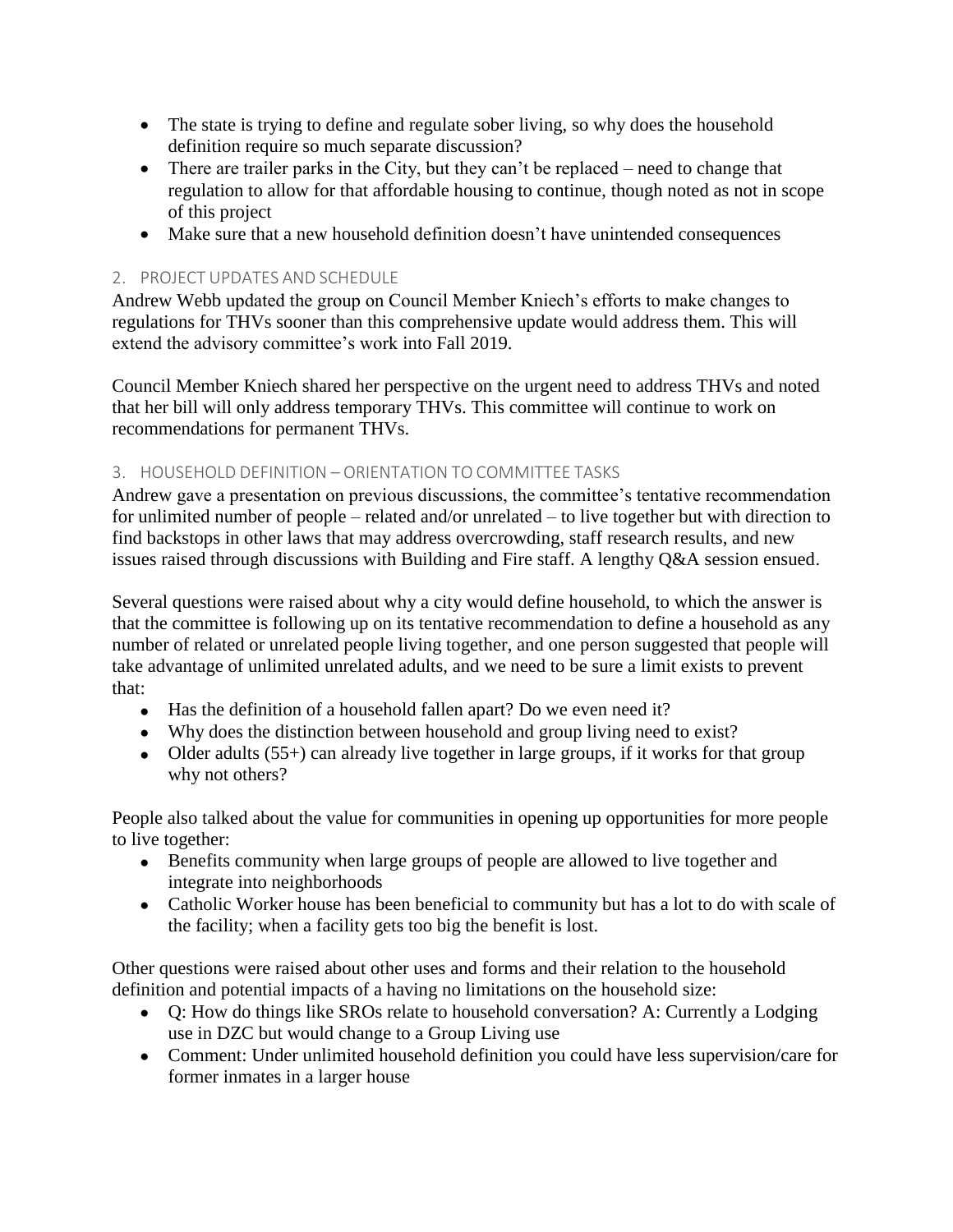- Q: How would basement apartments factor into the new household definition? A: If the basement apartment is in a two-unit zone district and is a full dwelling unit than it is permitted. You could not divide a large house in an SU zone district into separate dwelling units.
- Q: Are there different restrictions for care based or correctional housing? A: Those are separate uses currently (special care home, community corrections, etc.)

The group also discussed factors related to safety and the Building and Fire Code:

- Comment: Health and safety seems to be bigger issue in distinction between Household vs Congregate Living than related vs unrelated
- Q: At what point would students who rent a single unit home need to have additional fire protection? Answer not recorded.

They then started talking about possible additional solutions beyond just regulations around number of people allowed to live together, after which the conversation was moved to the next agenda item:

- Suggestions: Is a household a group of people who have common commitment to one another? Concerned that the public won't perceive the new household definition as people living with a commitment to one another but unrelated individuals sharing a space and facilities (I.e. a boardinghouse)
- Suggestion: Many group living uses currently split into small and large, should we be thinking of a small vs large breakpoint for households?
- Q: What baseline data do we have to support a change to household definition? How likely is it that landlords will take advantage of this? One of the questions to ask: what does this look like? A: 50% of the housing stock in Denver is in Single Unit. RiNo is planning an effort to map what is going on in the neighborhood.

#### 4. EXPLORING THE OPTIONS/UNINTENDED CONSEQUENCES

Andrew described a set of options between current code (2 unrelated people max) up to 10 and the rationale for considering those options. Discussion ensued to build shared understanding.

Bad actors…

• If 70sf is the minimum habitable space what can we do to prevent overcrowding? Someone will try to cram 8 unrelated individuals into small spaces.

Enforcement challenges…

- Enforcement of ratios related to square footage or bedrooms will be incredibly invasive and difficult to enforce
- It's easy to find square footage information via online resources, so neighbors would be able to easily verify when too many people are living in home

Overcrowding and other unintended consequences

- Overcrowding issues don't matter if everyone is behaving well
- Unlimited allows for liberty and choice, but also has lots of unintended consequences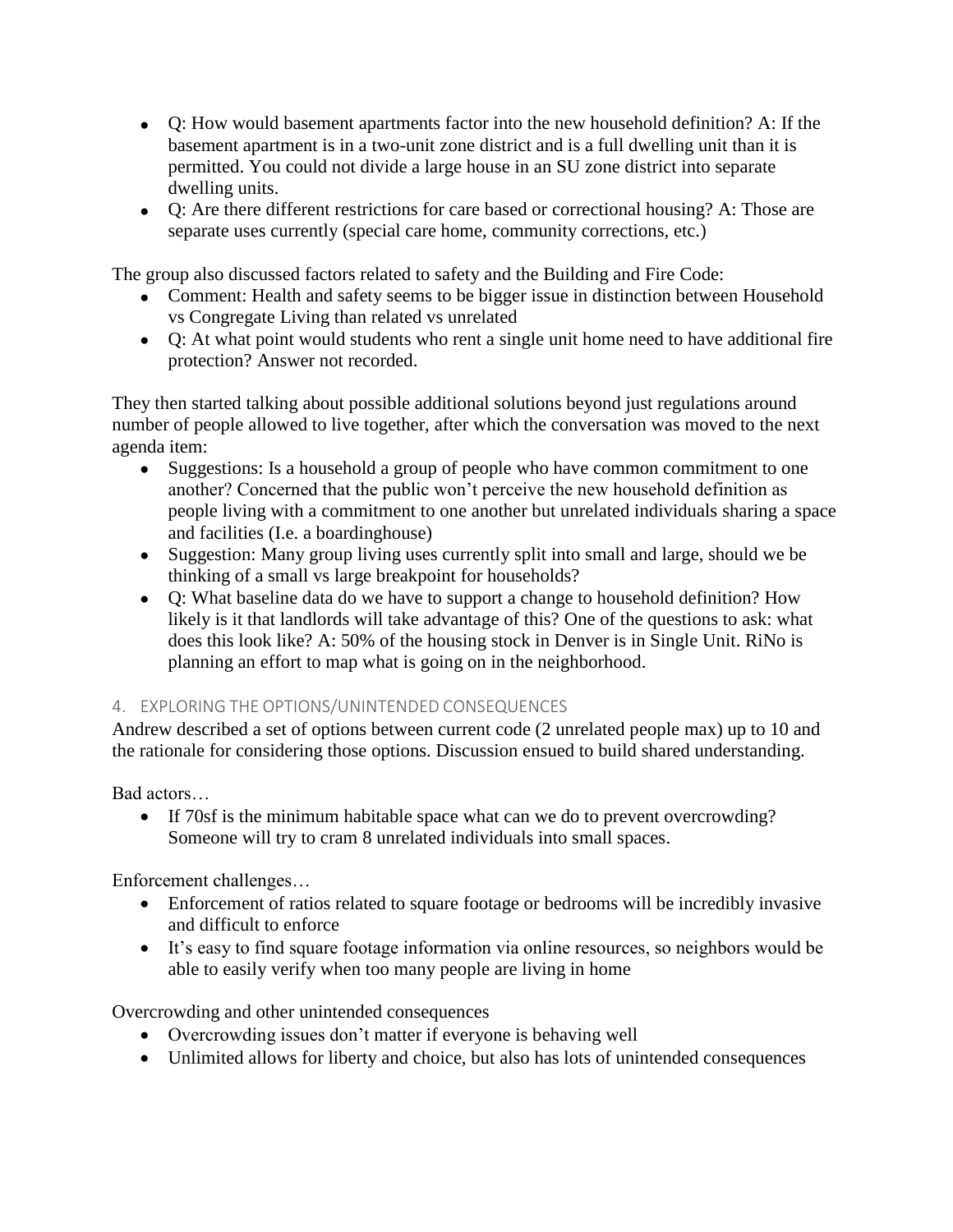• Q: What are the triggers that need to exist to mitigate overcrowding if the household definition is changed to unlimited? Is this an application process? Or is it use by right? A: use by right

Relation to other uses

- Depending on operational model, some recovery homes may not fall under a household definition that describes a non-profit housekeeping unit, as is currently the case in the DZC.
- A boardinghouse is different than a household. Some people might try to make boardinghouse set-up happen under household def, but City will try hard to mitigate that

Relation to Building and Fire Code

- Seems like there is a way for Building Code and Zoning Code to be complementary
- Building and Fire start to restrict unlimited, but with certain fire and building requirements unlimited can be implemented
- Consider: How do we make people come into compliance with building and fire codes when they increase the number of occupants per dwelling?

Best practices and other guidance…

- Q: In research of other cities was their one city that stood out as a best example? A: Seattle with 8 unrelated adults
- Definition of household is more than a number, it is about living as a single non-profit housekeeping unit. Backstops, like non-profit, housekeeping, etc., exist within the definition already.
- Ways to address parking concerns, square footage required, etc. are in the DZC already

Other options…

- Is it within the scope of the project to change definition to reclassify married couples as related
- Could zoning allow a reasonable accommodation for more than 8 unrelated adults if the house had mitigating factors (more parking, etc.)?
- Is there a way to start with a base number of 10, but allow an increase through administrative adjustments?
- Is there a way that a household could prove they are not-for-profit to demonstrate they aren't taking advantage of residents?
- Maybe Unlimited in DZC, but with caveats (square footage, bedrooms, etc.)

The group also talked about the artificial difference in regulations for related and unrelated adults – no real difference in potential for overcrowding, nuisance behaviors, parking impacts, fire safety, etc. It was clarified that limits cannot be applied to families by law, so impacts of higher numbers of people addressed for unrelated adults only.

Meagan noted that the group is looking at two paths for developing a regulation: Unlimited with caveats or some limit with ability to go above set number with caveats. The group was split on these paths but ultimately agreed to identify a number of unrelated adults allowed to live together without any additional regulation applied to them via the DZC (could be elsewhere, as in